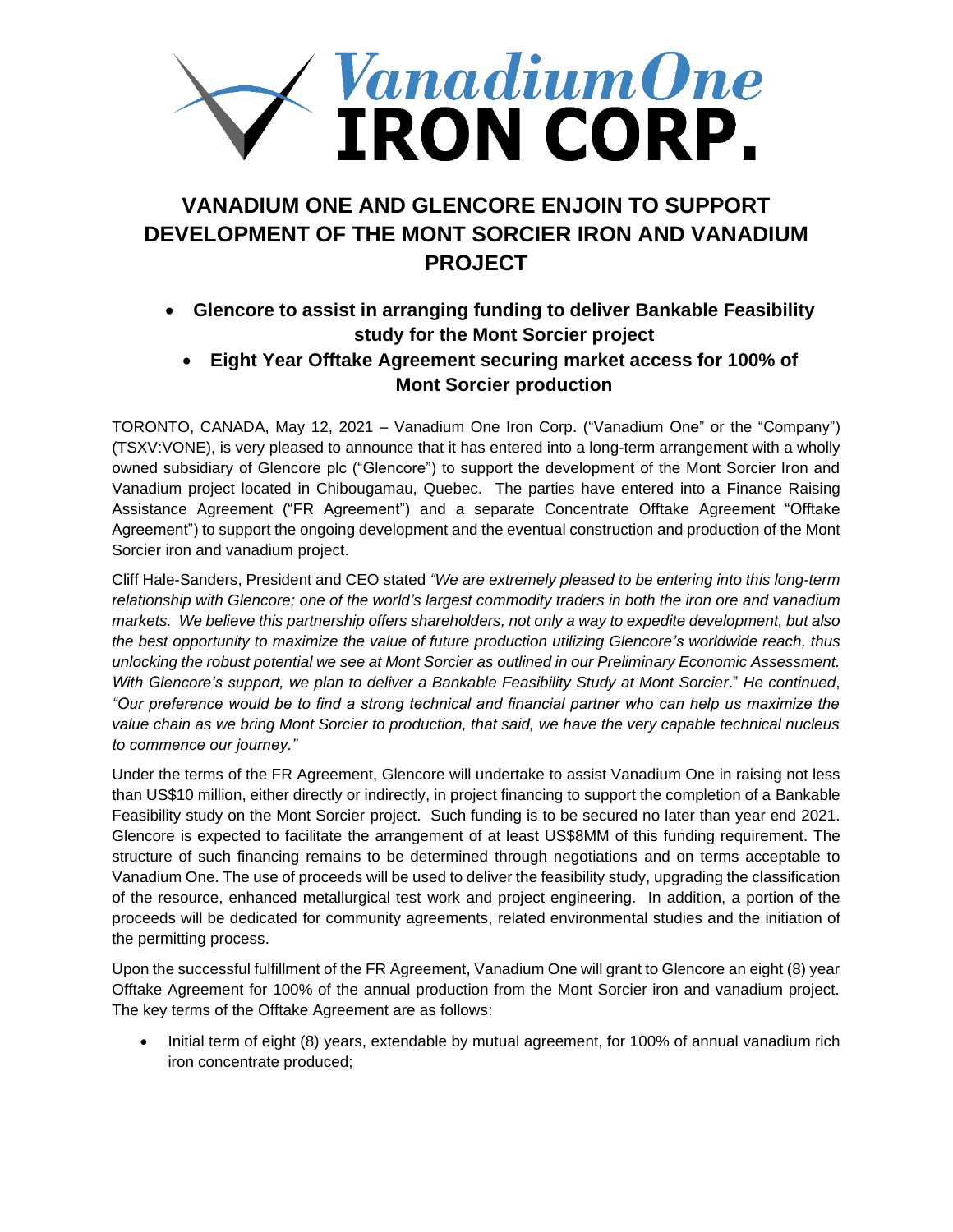- Glencore will be granted a life of mine offtake agreement if it provides equity or debt funding for project construction on terms acceptable to Vanadium One;
- Vanadium One retains the right to claw back 50% of the annual offtake, if needed, to secure project development funding; and
- In order to secure the best price possible for the vanadium contained within the iron concentrate, Glencore and Vanadium One have negotiated a price participation agreement in the offtake for any premium secured above the Metal Bulletin 65% iron index price for a given quotational period for the product sold. Glencore is obligated to use commercially reasonable endeavours to secure a value for the contained vanadium.

Funding arranged with the support of Glencore will be used to allow Vanadium One to move rapidly to further define the project as outlined in the Technical Report entitled NI 43-101 Technical Report - Preliminary Economic Assessment ("PEA") of the Mont Sorcier Project, Province of Quebec, Canada. The report was completed by CSA Global Consultants Canada Ltd, an ERM Group Company ("CSA Global") and has an effective date of February 27, 2020. The report was prepared in accordance with Canadian Securities Administrators' National Instrument 43-101 ("NI 43-101") Standards of Disclosure for Mineral Projects. A summary of the results is highlighted below:

| <b>PEA Summary table</b><br>All Figures in C\$ unless otherwise noted     |                    | <b>C\$ Million</b> |
|---------------------------------------------------------------------------|--------------------|--------------------|
| <b>NPV 8% After Tax</b>                                                   | <b>C\$ Million</b> | \$1,699            |
| <b>IRR After Tax</b>                                                      | %                  | 33.8%              |
| NPV 8% Pre Tax                                                            | <b>C\$ Million</b> | \$2,505            |
| <b>IRR Pre Tax</b>                                                        | ℅                  | 41.5%              |
| Long Term 65% Iron Concentrate price                                      | US\$/t conc        | \$92.00            |
| Long Term V2O5 Price                                                      | US\$/lb            | \$7.25             |
| Combined Iron Conc. Price with attributable<br>Vanadium Credits CFR China | C\$/t conc         | \$140.79           |
| <b>Initial Capex</b>                                                      | C\$ Million        | 457                |
| <b>Sustaining LOM Capital</b>                                             | C\$ Million        | 601                |
| LOM Average annual Free Cash Flow                                         | C\$ Million        | 180                |
| LOM average annual Concentrate Production                                 | MM tonnes          | 4.8                |
| <b>LOM Annual Mineralization Mined</b>                                    | MM tonnes          | 15.0               |
| <b>LOM Strip Ratio</b>                                                    | waste:ore          | 0.89               |
| Site Cash Costs to Saguenay                                               | $C\$ math>f conc   | \$52.38            |
| Ocean Freight                                                             | C\$/t conc         | \$27.78            |
| <b>Royalties</b>                                                          | ℅                  | 3.0%               |
| Mine Life                                                                 | years              | 37                 |
| Payback                                                                   | years              | 3                  |

The results of the PEA are based upon the current Mineral Resource Estimate ("MRE"), published in April 2019, as outlined below. Vanadium One is currently completing the work to increase the resource estimate based on its latest drill program undertaken in Q4/2020. Results are expected to be available shortly.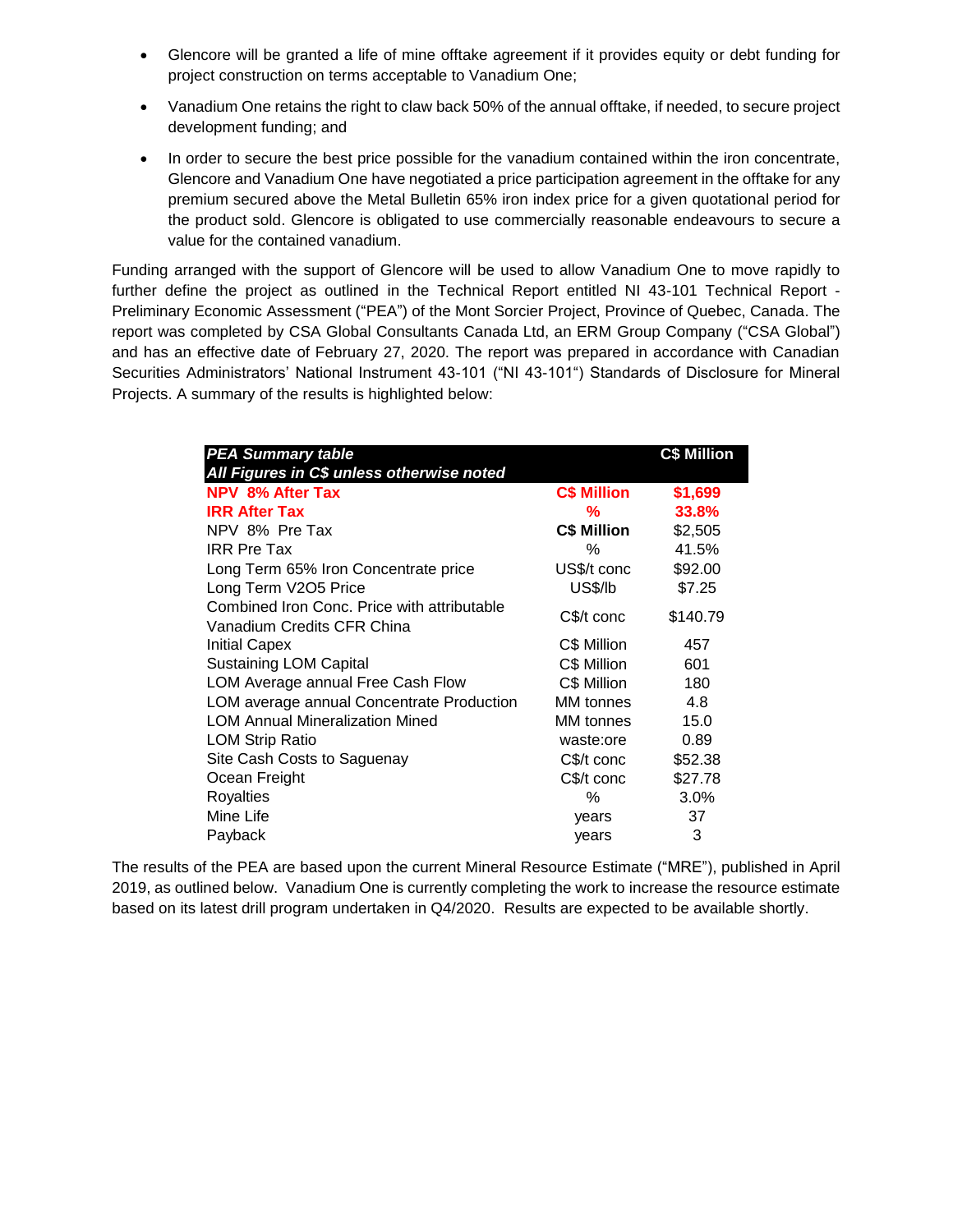**Mineral Resource Estimate<sup>1</sup> at Mont Sorcier Using a Cut-off Grade<sup>2</sup> of 14% Fe, effective 23 April 2019 (https://www.vanadiumone.com/news/2019/Indicated-Resource-of-113.5-Million-Tonnes.pdf).**

|              | Zone Category <sup>4, 5</sup> |       | <b>Tonnage</b>          | <b>Head grade</b> |                  |           | <b>Grade in concentrate</b> |                                                                               |     |     |     |
|--------------|-------------------------------|-------|-------------------------|-------------------|------------------|-----------|-----------------------------|-------------------------------------------------------------------------------|-----|-----|-----|
|              |                               |       | <b>Rock Concentrate</b> | Fe                | <b>Magnetite</b> | <b>Fe</b> |                             | $V_2O_5$ Al <sub>2</sub> O <sub>3</sub> TiO <sub>2</sub> MgO SiO <sub>2</sub> |     |     |     |
|              |                               | (Mt)  | (Mt)                    | (%)               | (%)              | (%)       | (%)                         | (%)                                                                           | (%) | (%) | (%) |
| South        | Indicated                     | 113.5 | 35.0                    | 22.7              | 30.9             | 65.3      | 0.6                         | 0.3                                                                           | 1.2 | 3.8 | 2.8 |
|              | Inferred                      | 144.6 | 36.1                    | 20.2              | 24.9             | 66.9      | 0.5                         | 0.4                                                                           | 1.0 | 3.4 | 2.5 |
| <b>North</b> | Inferred                      | 376.0 | 142.2                   | 27.4              | 37.8             | 63.7      | 0.6                         | 1.0                                                                           | 1.8 | 3.5 | 4.2 |
| Total        | Indicated                     | 113.5 | 35.0                    | 22.7              | 30.9             | 65.3      | 0.6                         | 0.3                                                                           | 1.2 | 3.8 | 2.8 |
|              | Inferred                      | 520.6 | 178.3                   | 25.4              | 34.2             | 64.4      | 0.6                         | 0.8                                                                           | 1.7 | 3.5 | 3.9 |

• 1 Numbers have been rounded to reflect the precision of Inferred and Indicated Mineral Resource estimates.

2 The reporting cut-off was calculated for a magnetite concentrate containing 65% Fe with price of \$US 90/t of dry concentrate, 50% of the price of V<sub>2</sub>O<sub>5</sub> contained in the concentrate, a V<sub>2</sub>O<sub>5</sub> price of \$US 14/lb, a minimum of 0.2 % of V<sub>2</sub>O<sub>5</sub> contained in the concentrate, an open pit mining operation, a cost of mining and milling feed mineralization of USD 13.80/t, a cost of transporting concentrate of USD 40/t; and a cost of tailing disposal of USD 1.5/t.

• 3 Vanadium One is not aware of any environmental, permitting, legal, title, taxation, socio-economic, marketing or political factors that might materially affect these mineral resource estimates.

• 4 Resource classification, as defined by the Canadian Institute of Mining, Metallurgy and Petroleum in their document "CIM Definition Standards for Mineral Resources and Mineral Reserves" of May 10, 2014.

• 5 Mineral Resources are not Mineral Reserves and by definition do not demonstrate economic viability. This MRE includes inferred Mineral Resources that are normally considered too speculative geologically to have economic considerations applied to them that would enable them to be categorized as Mineral Reserves. It is reasonably expected that the majority of Inferred Mineral Resources could be upgraded to Indicated Mineral Resources with continued exploration.

The PEA was prepared by CSA Global incorporating contributions from Vulcan Technologies for the Iron and Vanadium Market Pricing Study. The PEA is preliminary in nature, as it includes Inferred Mineral Resources that are considered too speculative geologically to have the economic considerations applied to them that would enable them to be categorized as Mineral Reserves, and there is no certainty that the PEA will be realized. Mineral Resources that are not mineral reserves do not have demonstrated economic viability.

The Technical Report is available for review under the Company's profile on SEDAR and on the Company's website.

# **Technical Disclosure**

•

The reader is advised that the PEA summarized in this news release is intended to provide only an initial, high-level review of the project potential and design options. The PEA mine plan and economic model include numerous assumptions and the use of Inferred Mineral Resources. Inferred Mineral Resources are considered to be too speculative to be used in an economic analysis except as allowed for by National Instrument 43-101 in PEA studies. There is no guarantee the project economics described herein will be achieved.

#### **Qualified Persons Statements**

The Mineral Resource Estimate and other scientific and technical information contained in this news release were prepared by CSA Global, in accordance with the Canadian regulatory requirements set out in National Instrument 43- 101, Standards of Disclosure for Mineral Projects ("NI 43-101"), and has been reviewed and approved by, as it relates to geology, sampling, drilling, exploration, QAQC and mineral resources: Dr. Luke Longridge, Ph.D., P.Geo, Senior Geologist (CSA Global); as it relates to metallurgy, processing and related infrastructure: Georgi Doundarov, M.Sc., P. Eng., PMP, CCP, Associate Metallurgical Engineer (CSA Global); as it relates to mining, related infrastructure, and mining costs: Karol Bartsch, BSc Mining (Hons), MAusIMM, Principal Mining Engineer (CSA Global); and as it relates to financial modelling and economic analysis: Bruce Pilcher, B.E. (Mining), Eur Ing, CEng, FIMMM, FAusIMM CP, Principal Mining Engineer (CSA Global). Dr. Luke Longridge, Georgi Doundarov, Karol Bartsch and Bruce Pilcher are all independent Qualified Persons ("QP"), as defined under NI 43-101.